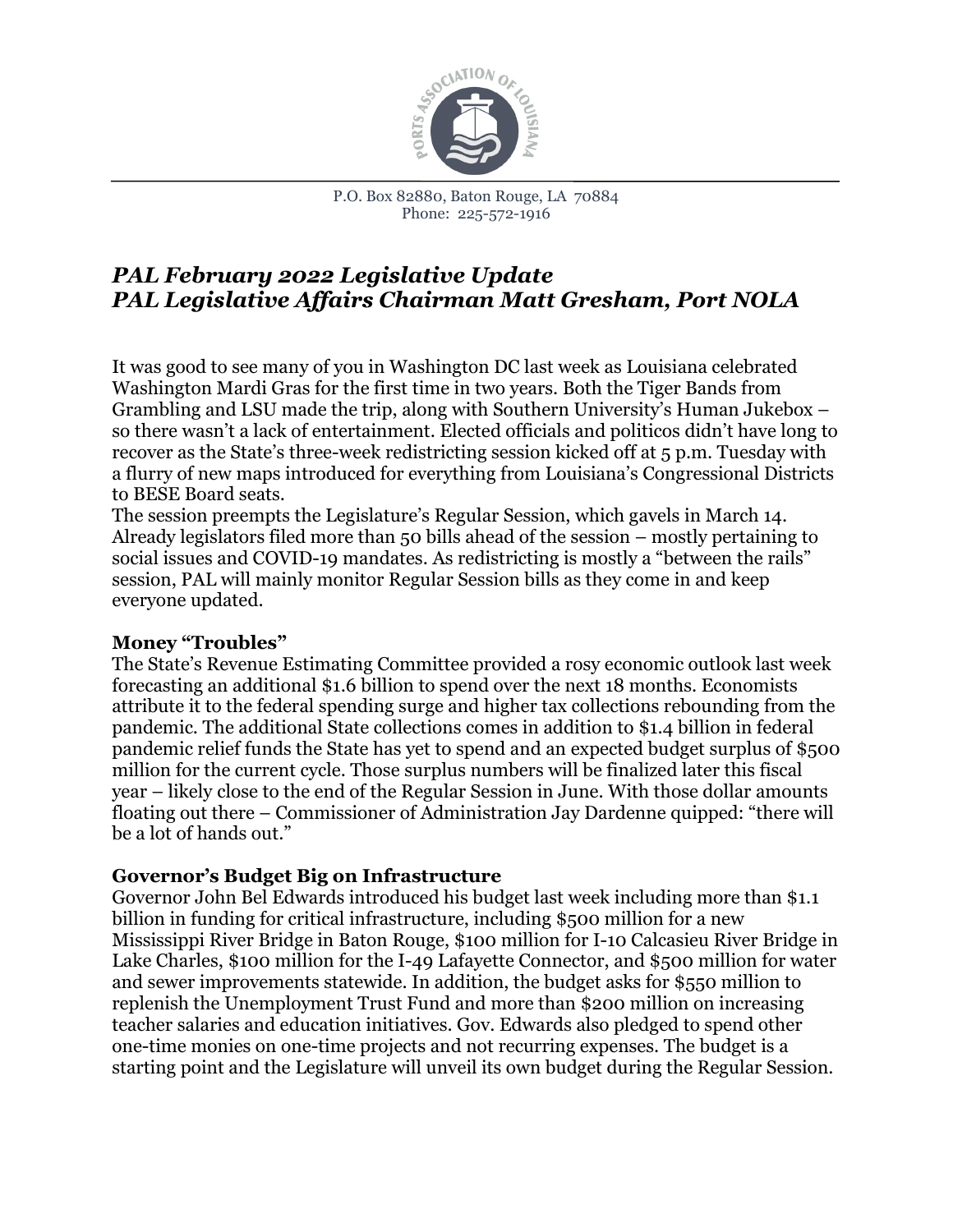# **New WTC Trade Podcast**

The World Trade Center of New Orleans launched a new podcast online dubbed [Louisiana Global Gumbo.](https://urldefense.com/v3/__https:/lapolitics.lt.acemlna.com/Prod/link-tracker?redirectUrl=aHR0cHMlM0ElMkYlMkZwb2RjYXN0cy5hcHBsZS5jb20lMkZ1cyUyRnBvZGNhc3QlMkZsb3Vpc2lhbmEtZ2xvYmFsLWd1bWJvJTJGaWQxNjA3ODU3NTQ0&sig=4FTgU19q8SDDDwwUopCJtq8EQEeqGrkqmjTocL93X846&iat=1643739528&a=*7C*7C89582554*7C*7C&account=lapolitics*2Eactivehosted*2Ecom&email=aw72c88SQSpm1*2BRa17NiBdoqzoyqJQ3ncCPxXsio*2FeI*3D&s=d130af462dec7bbcd1801c5b660b1042&i=764A831A43A15782__;JSUlJSUlJSUl!!MfIX9RQ!JME7ir5Ra011O2k-18MyzrwfudHo8qcoRGXip2surm1EVQtod8qrklJJaiL7xlXgKJw$) Co-hosting the podcast is Jason French of French Strategic Partners and Ed Webb, the CEO of the World Trade Center. It will engage with Louisiana's most recognized names in business, trade and politics. [The first episode](https://urldefense.com/v3/__https:/lapolitics.lt.acemlna.com/Prod/link-tracker?redirectUrl=aHR0cHMlM0ElMkYlMkZwb2RjYXN0cy5hcHBsZS5jb20lMkZ1cyUyRnBvZGNhc3QlMkZsb3Vpc2lhbmEtZ2xvYmFsLWd1bWJvJTJGaWQxNjA3ODU3NTQ0&sig=4FTgU19q8SDDDwwUopCJtq8EQEeqGrkqmjTocL93X846&iat=1643739528&a=*7C*7C89582554*7C*7C&account=lapolitics*2Eactivehosted*2Ecom&email=aw72c88SQSpm1*2BRa17NiBdoqzoyqJQ3ncCPxXsio*2FeI*3D&s=d130af462dec7bbcd1801c5b660b1042&i=764A831A43A15782__;JSUlJSUlJSUl!!MfIX9RQ!JME7ir5Ra011O2k-18MyzrwfudHo8qcoRGXip2surm1EVQtod8qrklJJaiL7xlXgKJw$) is here with Commissioner of Agriculture Mike Strain.

# **On the Hill…**

## **Appropriations Bill Talks Continue**

Negotiations continue in the House and Senate to finalize the FY22 appropriations bills before the current Continuing Resolution funding the federal government expires Feb. 18. However, another short-term CR could be enacted to allow more time to craft an omnibus package that includes all unfunded appropriations bills. There are incentives to get the FY22 appropriations bills finished, not the least of which is the impact to earmarks in both the House and Senate bills. If a yearlong-CR is necessary, the earmarks would not get across the finish line. More than 220 House Democrats have requested more than 2,000 earmark projects for their districts, while 108 House Republicans — a majority of their caucus — requested more than 700 projects. More than 60 senators have secured earmarks in their appropriations bills, including 16 Republicans.

Once an omnibus bill is complete - the Corps will have a 60-day window to develop its FY22 Annual Work Plan designating specific allocations for the major accounts of Investigations, Construction, Operations & Maintenance.

#### **FY23 Appropriations Delayed**

The President's State of the Union address will be held March 1, delaying the release of the President's FY23 budget request until then. Senators will begin opening their FY23 online portals to receive requests any day now.   

#### **Emergency Supplemental Expected, Not Released Yet**

The Biden Administration is still expected to file an Emergency Supplemental appropriations bill to address COVID 19/Omicron and recent natural disasters, including Hurricanes Ida, Delta and Zeta. It is uncertain if additional funds will be made available to the Corps. The bill was anticipated to be released to Congress by Jan. 24, but it has not yet been announced.      

#### **WRDA 2022 Requests Due In House Feb. 25**

Both the House Transportation and Infrastructure (T&I) and the Senate's Environment and Public Works (EPW) Committees held WRDA-related hearings in January. The National Waterways Conference said the hearings featured Mr. Michael Connor, Assistant Secretary of the Army for Civil Works of the Department of the Army and Lieutenant General Scott A. Spellmon, the Chief of Engineers and Commanding General of the U.S. Army Corps of Engineers. Connor stressed in his testimony the administration's commitment to help disadvantaged communities, improve infrastructure, increase USACE effectiveness, and incorporate natural and nature-based infrastructure into water projects. Spellmon echoed Connor's comments and empathized the USACE's commitment to reduce risk to disadvantaged communities, while rebuilding infrastructure to be resilient to climate change. The Senate Environment & Public Works Committee's deadline to receive WRDA requests was last December, and the House Transportation & Infrastructure Committee's deadline to receive requests is Feb. 25. WRDA 2022 is expected to be a slimmed down bill given the recent passage of the infrastructure bill.